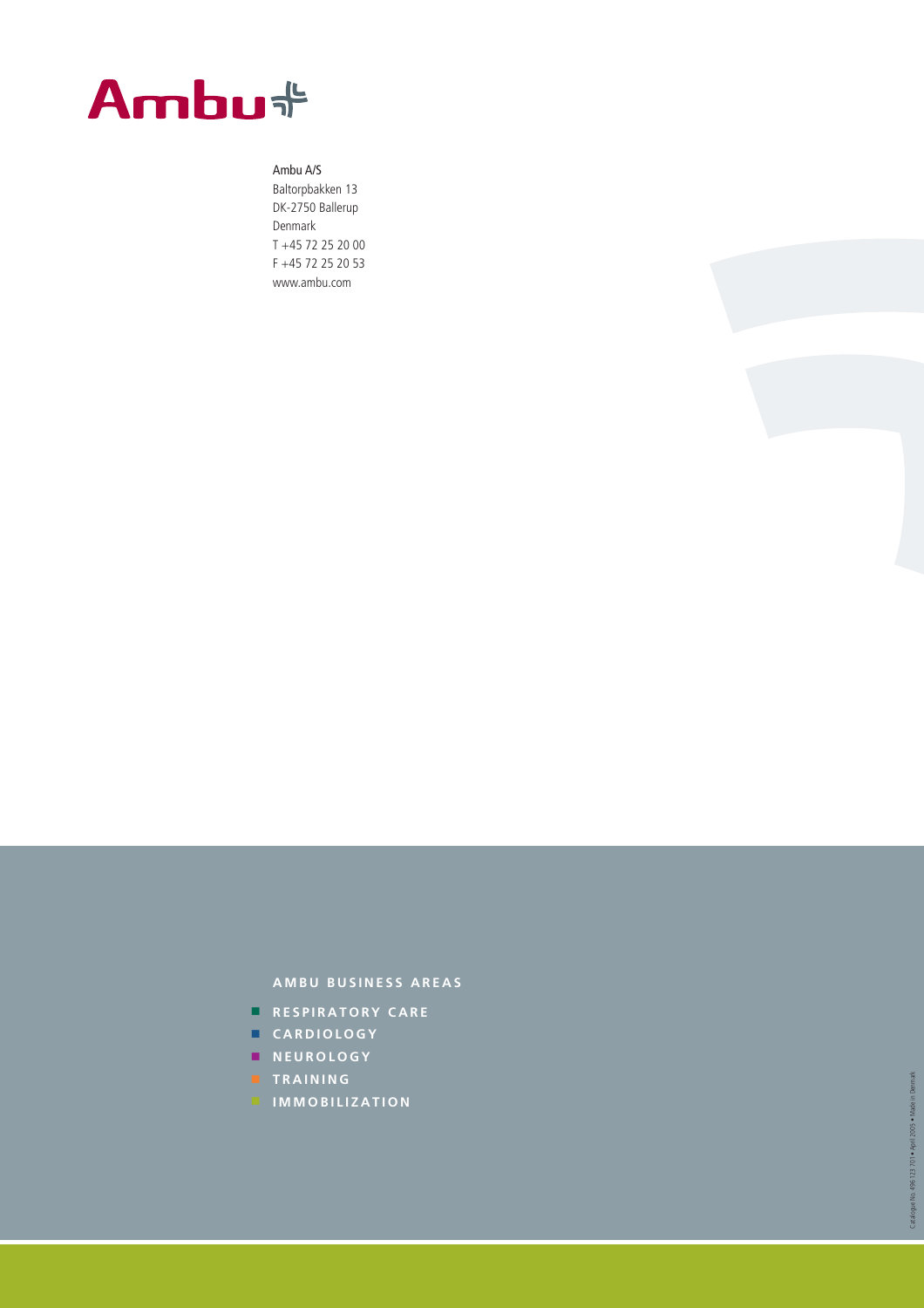

### Ideas that work for life



# Product Catalogue

**IMMOBILIZATION**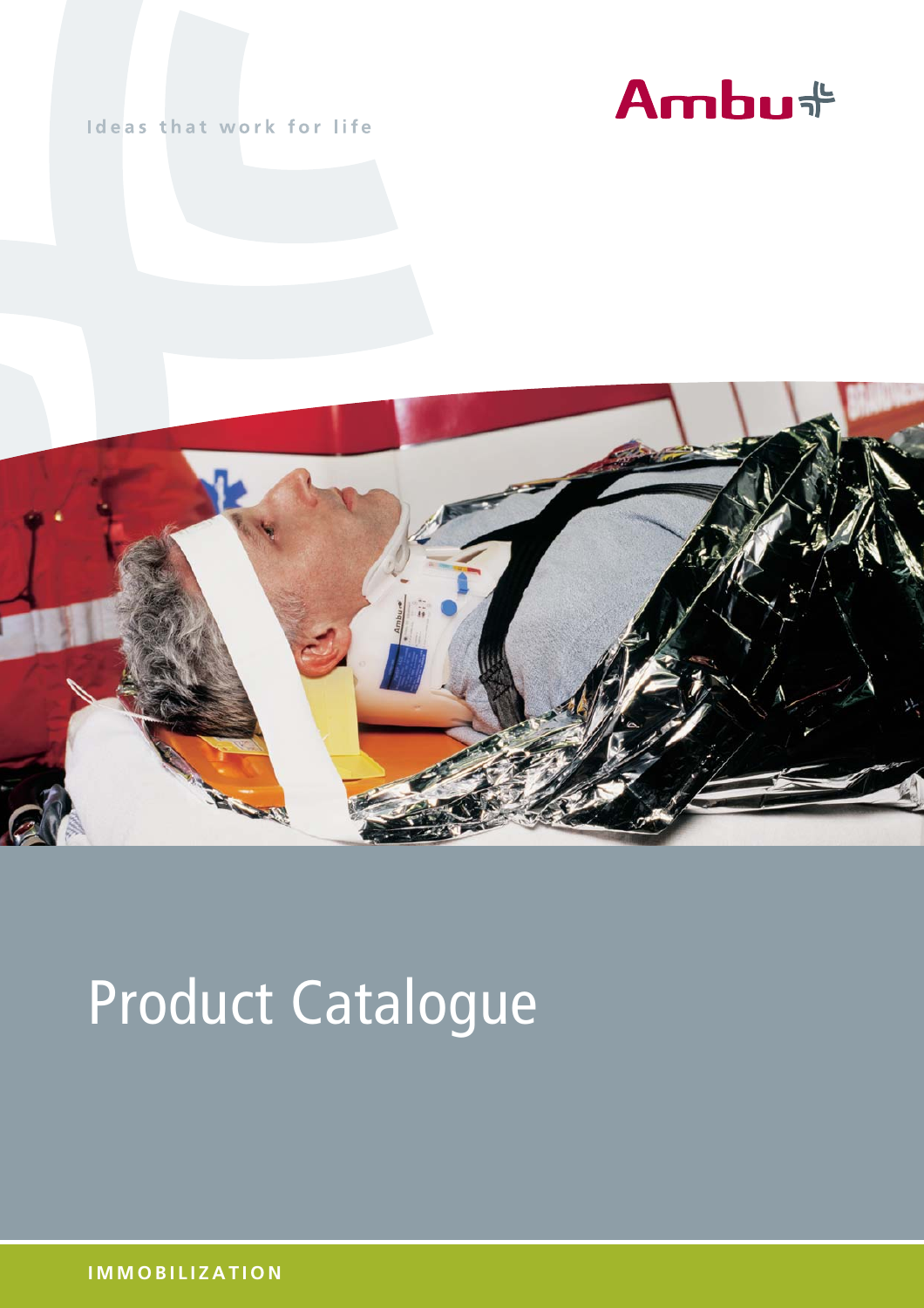## Ambu<sup>+</sup>

- **RESPIRATORY CARE**
- **CARDIOLOGY**
- **NEUROLOGY**
- **TRAINING**
- **IMMOBILIZATION**



Ambu develops, produces and markets diagnostic and life-supporting equipment and solutions to hospitals and rescue services. It has five business areas: Respiratory Care, Cardiology, Neurology, Training and Immobilization, in which the most important products are ventilation products for artificial respiration and single-use electrodes for ECG tests and neurophysiological mappings.

Approx. 98% of the Group's products is sold on export markets through Ambu's foreign sales companies and our distributors.

The total number of employees is 1040 of whom 380 work in Denmark and 660 in countries outside Denmark.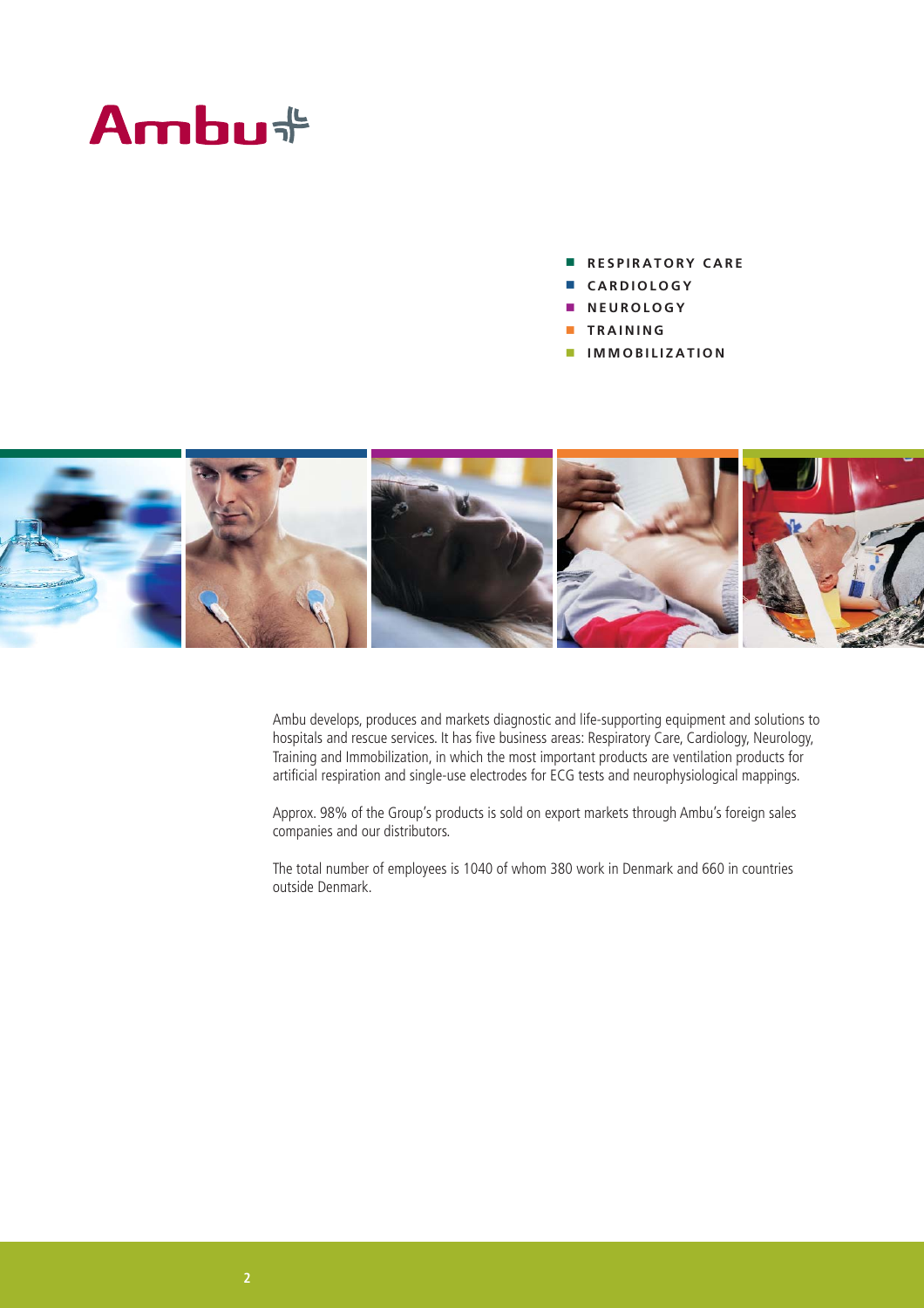## Index

#### **IMMOBILIZATION** Ambu Perfit 4

Ambu Military Head Wedge 7

Ambu Perfit ACE 5

Ambu Mini Perfit ACE 5<br>Ambu Perfit ACE 5

Ambu Head Wedge 6 Ambu Military Perfit ACE 7<br>Ambu Military Head Wedge 7





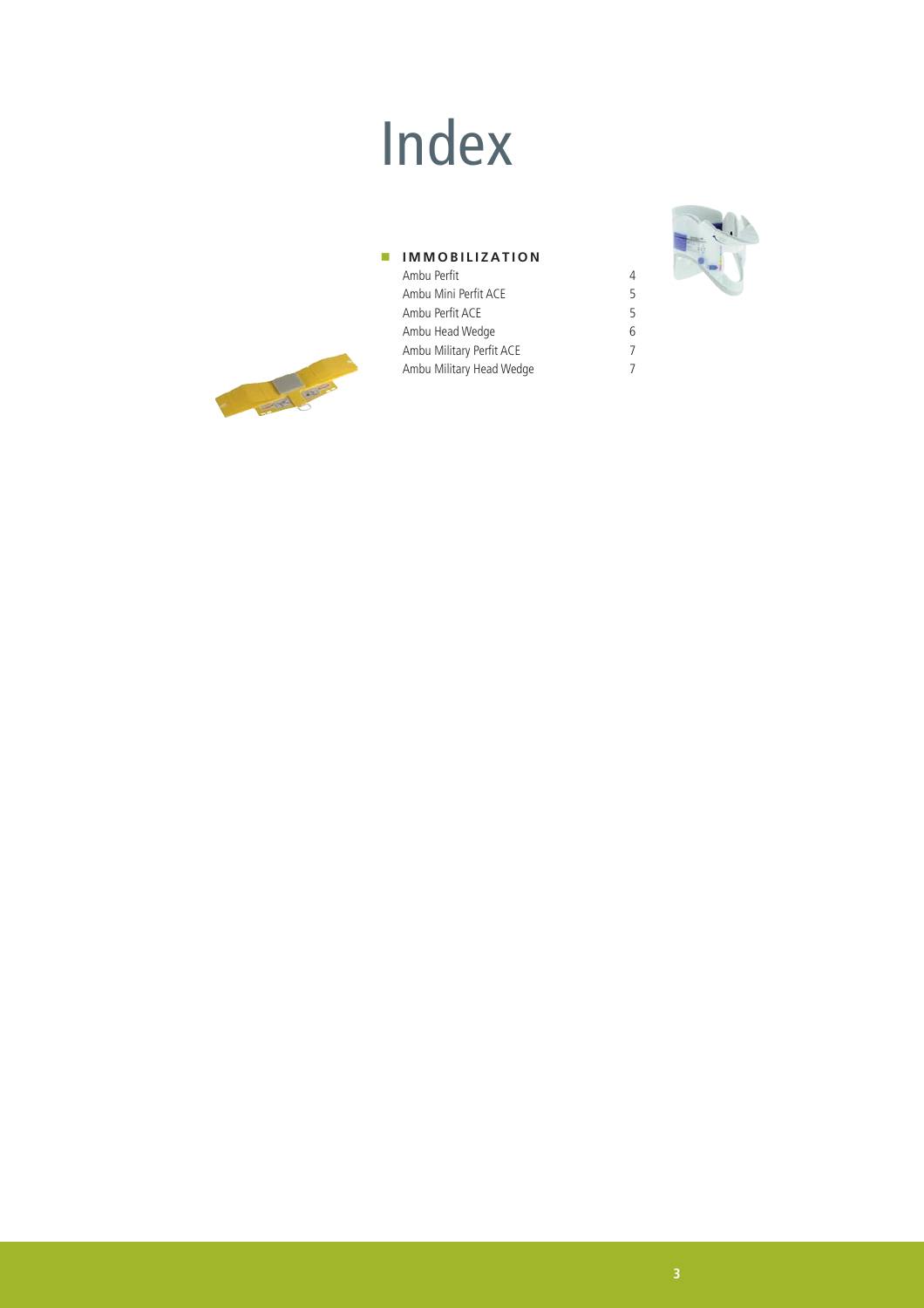### Ambu® **Perfit™ Extrication Collars**



#### **THE PERFECT FIT FOR NEUTRAL ALIGNMENT**

Ambu offers two variations of collar. The Ambu Perfit and the Ambu Perfit ACE (Adjustable Collar for Extrication). Both types of collar are designed to assist with the maintenance of neutral alignment, prevention of lateral sway and anterior-posterior flexion and extension of the cervical spine during transport and routine patient care or movement.

#### **ALL AMBU EXTRICATION COLLARS HAVE THE FOLLOWING FEATURES**

- Ambu collars are fully disposable, you no longer have to worry about collars being returned to the source of origin and cross contamination issues are avoided
- Ambu collars come with a pre-shaped flip-chin piece to ensure they can be stored completely flat. Furthermore the flip-chin piece facilitates intubation and removal of vomit from a patient's mouth

### Ambu® **Perfit**

- Ambu collars come with a comprehensive sizing system for easy and accurate sizing
- One-piece extrication collars simplify application and at the same time there are no extra pieces that can get lost
- Nasal cannula holders are located on the collar body to secure the oxygen tubes (except for infant)
- All collars are radiotranslucent, CAT & MRI compatible and come with a ventilated posterior shell for fluid drainage and a large hole for easy access. All of these features allow for patient examinations to take place safely without removing the collar
- **Safety buttons allow for maximum reliability**



**AMBU PERFIT EXTRICATION COLLAR IS A ONE-SIZE COLLAR,**

which comes in four adult sizes, a pediatric size and an infant size.



|  |  |  |  | TECHNICAL DATA |
|--|--|--|--|----------------|

| Shell material: polyethylene                                | Colour: White/light grey |  |  |
|-------------------------------------------------------------|--------------------------|--|--|
| Sizes: 1 (infant), 2 (paediatric), 3 (neckless), 4 (short), |                          |  |  |
| 5 (regular) and 6 (tall)                                    |                          |  |  |

**ORDERING INFORMATION CAT. NO.**



| Perfit Infant: size 1                | 264 201 000 |
|--------------------------------------|-------------|
| Perfit Paediatric: size 2            | 264 202 000 |
| Perfit Neckless : size 3             | 264 203 000 |
| Perfit Short: size 4                 | 264 204 000 |
| Perfit Regular: size 5               | 264 205 000 |
| Perfit Tall: size 6                  | 264 206 000 |
| Carry bag for collars, fits 6 pieces | 264 008 000 |
| Sample pack, one of each Perfit size | 264 020 000 |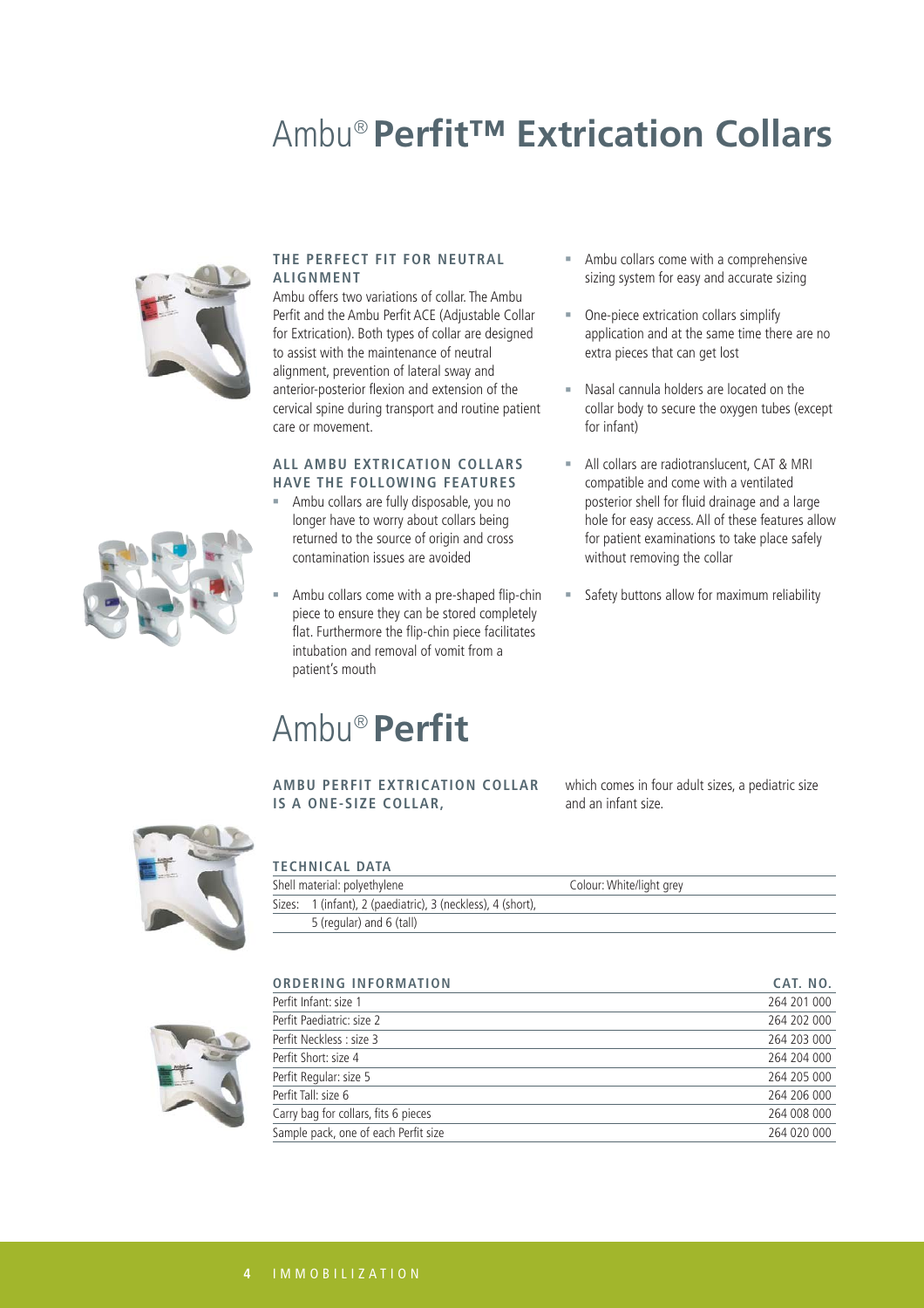### Ambu®**Mini Perfit ACE™** Ambu® **Perfit ACE™**



### **28 SIZES IN 2 COLLARS**

The Ambu Perfit ACE is a revolution in disposable adjustable collars. Combined with the Mini Perfit ACE, these two collars offer an incredible 28 sizes between them, ensuring that patients can now have the most effective and accurate fit ever.

The Ambu Perfit ACE is the only adjustable adult one-piece rigid cervical spine immobilisation

device with 16 precise settings for a customised fit. It adjusts within the 4 standard adult settings ranging from Neckless to Tall.

The Mini Perfit ACE is the only small adult/child adjustable one-piece rigid cervical spine immobilisation device with 12 precise settings for a customised fit. It adjusts from infant up to small adult neck sizes.



#### **TECHNICAL DATA**

| Ambu Mini Perfit ACE                                 |                           |
|------------------------------------------------------|---------------------------|
| Shell material: polyethylene                         | Number of adjustments: 12 |
| Adjustable sizes: infant, paediatric and small adult | Colour: Yellow/light grey |
| Ambu Perfit ACE                                      |                           |
| Shell material: polyethylene                         | Number of adjustments: 16 |
| Adjustable sizes: neckless, short, regular and tall  | Colour: White/light grey  |



| <b>ORDERING INFORMATION</b> | CAT. NO.    |
|-----------------------------|-------------|
| Perfit ACE (1 pcs)          | 002 810 001 |
| Mini Perfit ACE (1 pcs)     | 000 281 106 |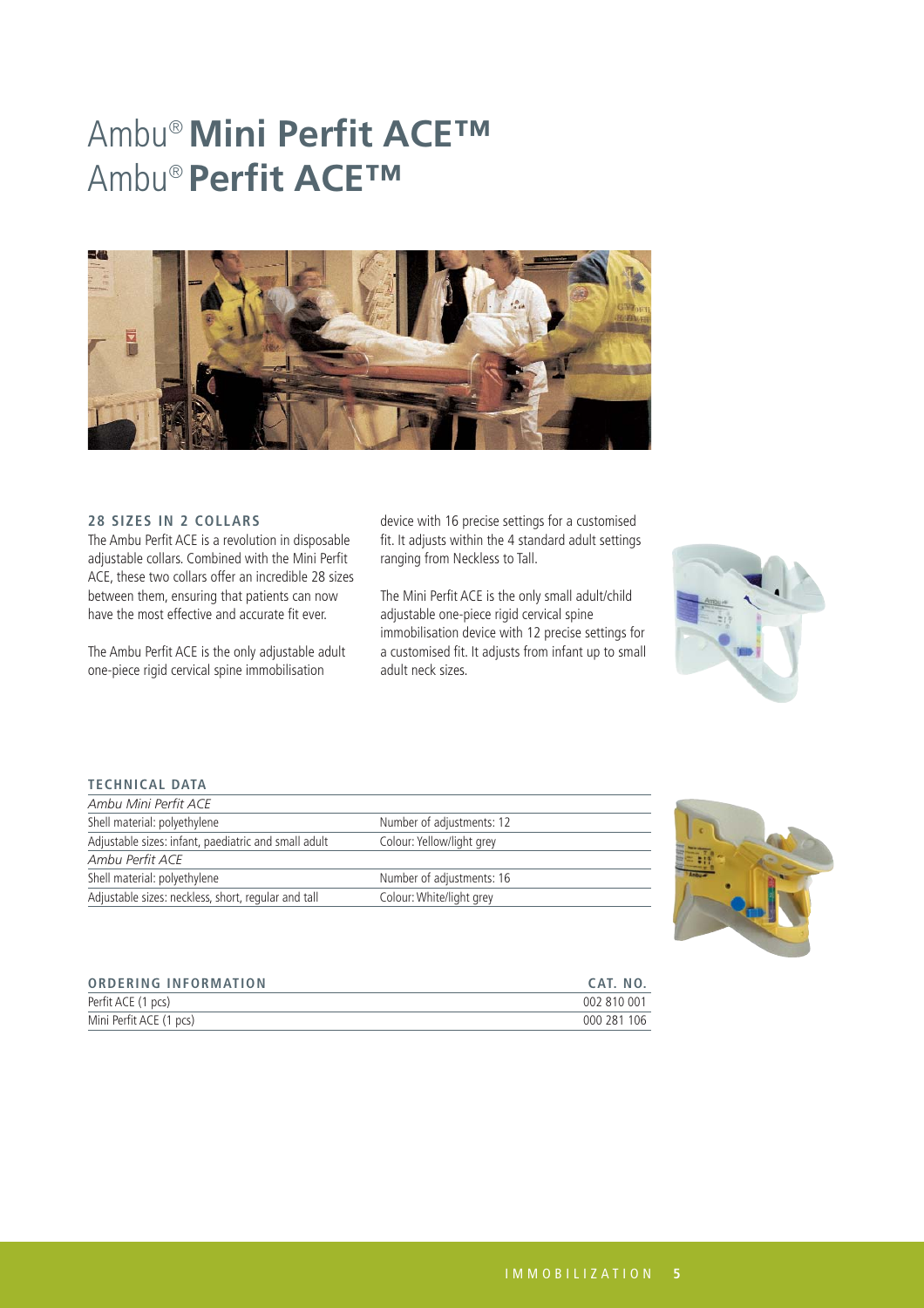### Ambu® **Head Wedge To be attached to the back board**







See interactive flash on our home page www.ambu.com

#### **A REVOLUTION IN DESIGN**

The unique Ambu Head Wedge is designed to immobilise a patient's head instantly and effectively when placed on a back board. It is applied easily and quickly in just four simple steps.

With its innovative construction the Head Wedge enables a perfect fit to the patient in one go, saving time at the scene when seconds count.

Made of plastic, it is superior to any cardboard product; there is no need to worry about bad weather because the Head Wedge is even efficient on wet back boards.

### **FEATURES**

- Fully disposable
- Manufactured out of recyclable plastic, making it both waterproof and very durable
- It is totally radiolucent, CT and MRI compatible, ensuring that the patient is effectively immobilised even during examinations
- The Head Wedge stores completely flat saving valuable storage space, it can even be stored attached to the backboard
- Fully adjustable to fit all sizes from children to adults
- Fits all known backboards
- Strong, self-adhesive head strap with medical grade glue ensures a secure hold without any discomfort to the patient

| <b>ORDERING INFORMATION</b>       | CAT. NO.    |
|-----------------------------------|-------------|
| Ambu Head Wedge (with two straps) | 000 264 036 |
| Ambu Head Wedge (with one strap)  | 000 264 034 |
| Ambu Head Wedge (no strap)        | 000 264 035 |